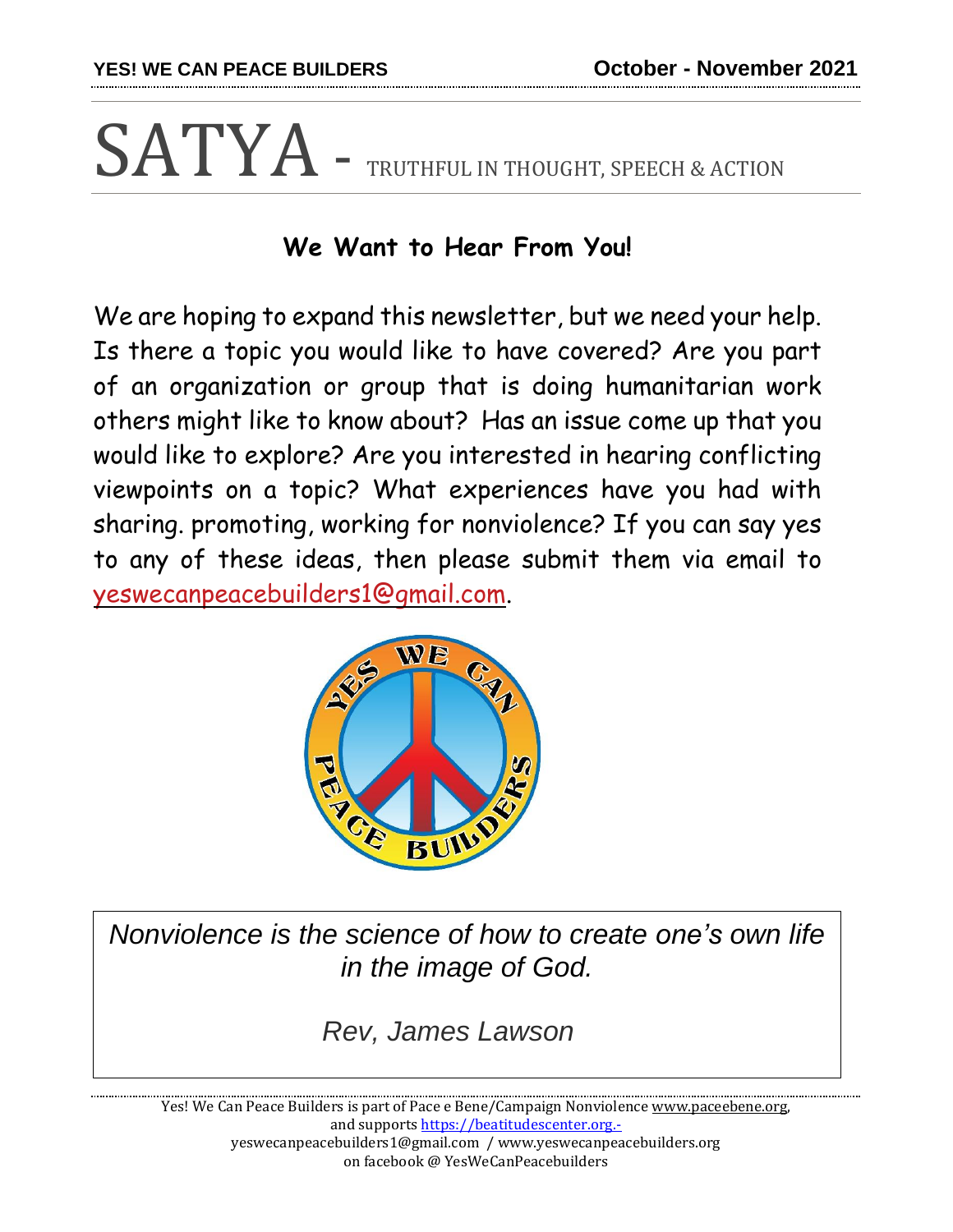## A Gun Ordinance for Nonviolent Morro Bay By Ruth Ann Angus

We cried and were shocked each time the news report came through that another mass shooting occurred. It was awful and we could not help thinking what it would be like if it happened here. And then it did – well, almost.

The City of Gilroy, California was enjoying its yearly festival of that smelly crop that has made the area famous. The Garlic Festival was in full swing at Christmas Hill Park on July 28, 2019, when suddenly gunshots rang out. Three people were killed, and 17 others wounded. The shooter, 19-year-old William Legan committed suicide ending a shootout with responding police officers. The Garlic Festival attracts upwards of 80,000 people to this three-day event and is well known as a family oriented fun day. This was just another in a round of mass shootings but this one hit just a little too close to home.

As a tourist destination Morro Bay holds many outdoor festivals and events, as do many of the towns on the Central Coast of California. With beautiful beaches, fine dining, and an abundance of wineries, towns like Paso Robles, Pismo Beach, and Arroyo Grande take advantage of the amenities they offer as well as the pleasant weather to attract visitors to their towns. It is a major source of income for all the small businesses that abound here and helps to fill the city coffers with much needed tax money. What would we do if someone chose to target us?

Those were the thoughts not only on the mind of event coordinators, but also Morro Bay city council person Dawn Addis, a strong advocate for nonviolence. Addis originally brought the issue of gun safety forward to her fellow councilmembers not long after the Virginia Beach shooting at a Public Works building where 12 people were murdered.

As Director of the Nonviolent Cities Project for Morro Bay I also had concerns. After the Garlic Festival incident, I wasted no time in drafting a statement to the city council in Morro Bay. My plea at the council meeting was to ask the City of Morro Bay to come forth with a statement to our congressional representatives calling for a law governing gun ownership, especially banning sale and use of assault weapons.